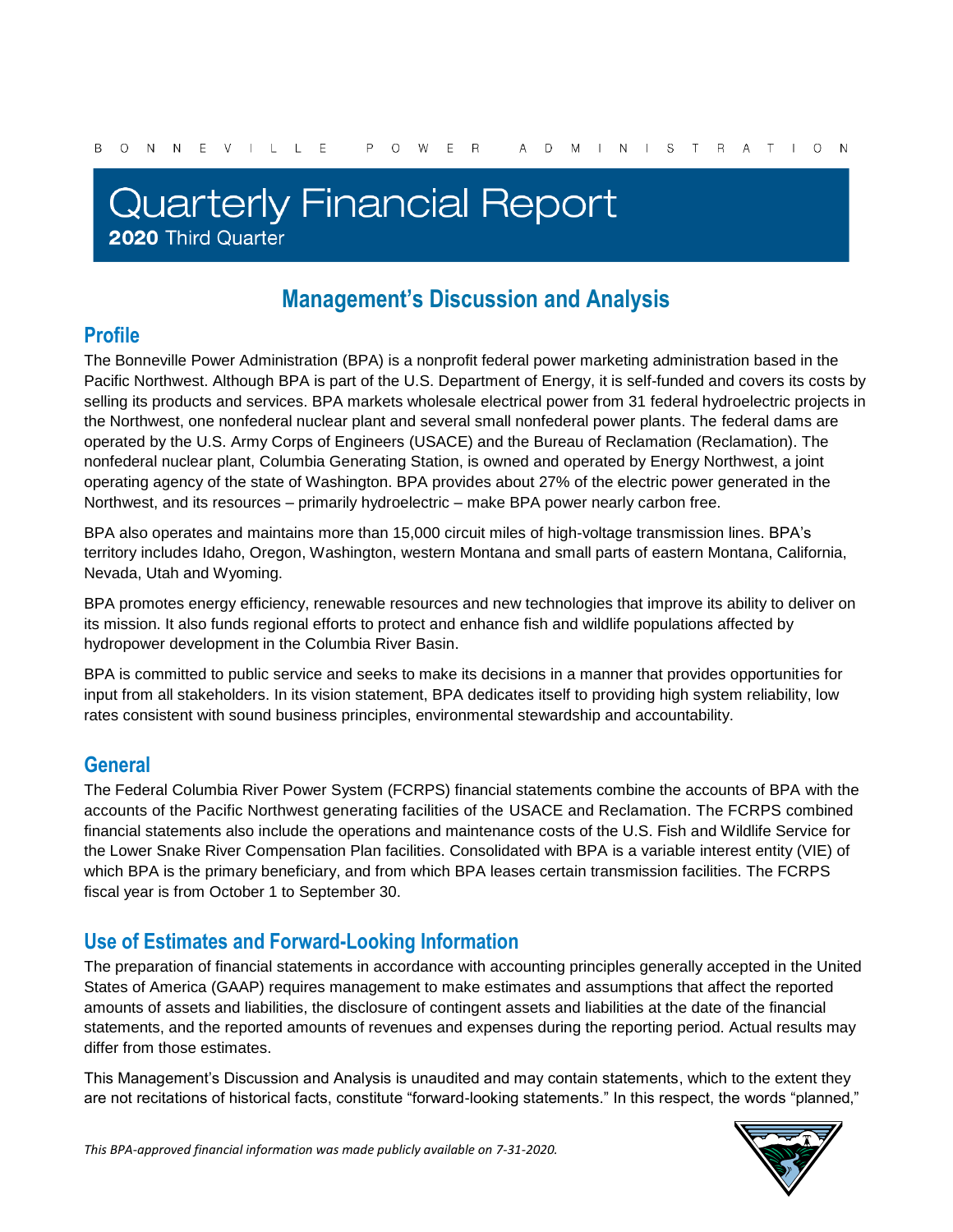"predict," "could," "estimate," "expect" and similar expressions are intended to identify forward-looking statements. A number of important factors affecting FCRPS business and financial results could cause actual results to differ materially from those stated in forward-looking statements due to factors such as changes in economic, industry, political and business conditions; changes in laws, regulations and policies and the application of the laws; and changes in climate, weather, hydroelectric conditions and power services supply and demand. BPA does not plan to issue updates or revisions to the forward-looking statements.

See Other Operational Matters, COVID-19 Pandemic and Effects on the Bonneville Power Administration, for a short discussion of how BPA is responding to the evolving risks and uncertainties resulting from the coronavirus and COVID-19 pandemic.

### **Rates and the Effect of Regulations**

### *Rates for Fiscal Years 2020-2021*

Rates for the two year BP-20 rate period began on Oct. 1, 2019, and will conclude on Sept. 30, 2021. When compared to the prior rate period, the average transmission rate increase was 3.6%, while the base power rate increase was zero. The base power rate does not include the impact of the Financial Reserves Policy surcharge, which triggered in October 2019 for application to fiscal year 2020 power rates. The surcharge resulted in an average increase of 1.5% to fiscal year 2020 power rates, with a range of 1 to 2% depending on product type. BPA implemented a \$30 million power rate surcharge, the maximum allowed under BPA's Financial Reserves Policy, for collection over the remainder of fiscal year 2020. As of June 30, 2020, BPA had recorded \$21 million of revenue from power customers for the fiscal year 2020 Financial Reserves Policy surcharge.

Due to financial hardship experienced by certain customers in the region because of the COVID-19 pandemic, BPA in June 2020 initiated the BP-20E Expedited Rate Proceeding to suspend the Financial Reserves Policy surcharge for the remainder of the BP-20 rate period. On June 29, 2020, BPA issued a final Record of Decision to suspend the Financial Reserves Policy surcharge for the final three months of fiscal year 2020 and all of fiscal year 2021. On July 23, 2020, the Federal Energy Regulatory Commission (FERC) gave interim approval for BPA to suspend the surcharge. BPA will cease collecting the additional \$9 million (\$3 million per month) for the remainder of fiscal year 2020 and will not collect the \$30 million that was expected to be applied to fiscal year 2021 rates based on the forecast fiscal year 2020 year-end power reserve level. Final approval of the surcharge adjustment is still pending before FERC, though it is expected to be granted at the end of the year or early 2021.

During the BP-20 rate case, the actions to recover and ongoing deferrals of certain regulatory assets and liabilities were changed. As a result of the BP-20 rate case, the manner in which certain current costs or credits were included in rates for recovery or refund over future periods, and the method of recovery or refund of certain amounts that were previously deferred were changed. These changes were made to align rate treatment across all FCRPS generating assets and related debt. Additionally, during the BP-20 rate case it was decided to no longer defer the expenses and realized income related to the Columbia Generating Station (CGS) asset retirement obligation (ARO) and decommissioning trust fund as regulatory assets and liabilities. In accordance with Accounting Standards Codification (ASC) 980, Regulated Operations, BPA applies regulatory accounting to account for actions of the regulator. The financial statement impacts of the changes prescribed in the rate case are outlined below.

### *Nonfederal generation assets and terminated nonfederal generation assets, amortization and interest expense*

 The nonfederal generation assets are now amortized on a straight-line basis through their respective license termination dates, rather than over the terms of the related outstanding nonfederal debt as in prior fiscal years.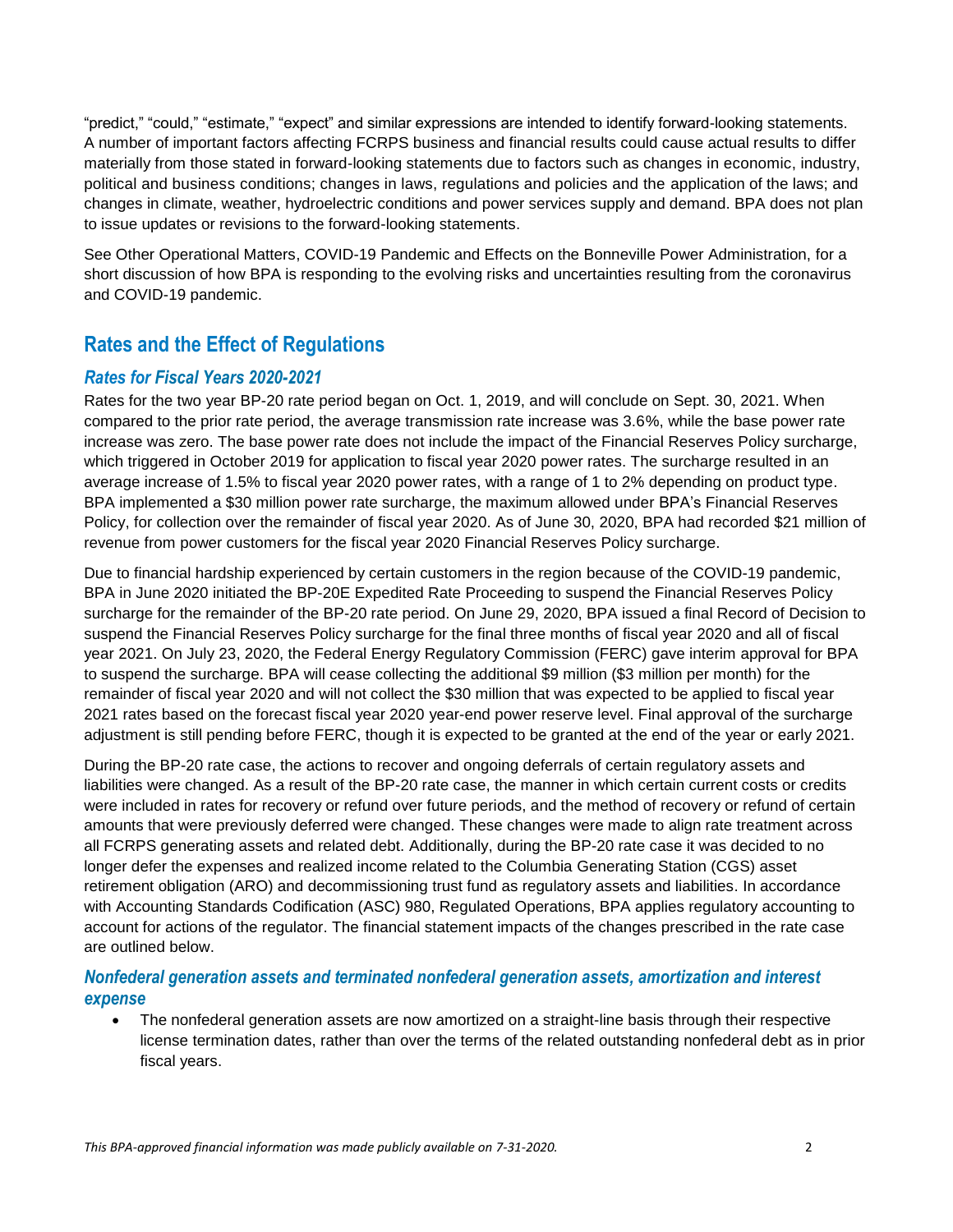- Nonfederal generation assets, which include CGS and the Cowlitz Falls Hydroelectric Project, are now recovered in the same manner as utility plant. As a result, these assets are now reported as a significant subtotal within a new Combined Balance Sheets caption titled Utility plant and nonfederal generation.
- Terminated nonfederal generation assets, which include regulatory assets for Nuclear Projects 1 and 3 as well as the Northern Wasco Hydro project, are now amortized on a straight-line basis over periods established in the BP-20 rate case. Prior to fiscal year 2020, these assets were amortized over the terms of the related outstanding nonfederal debt.
- Amortization expense associated with the nonfederal assets described above is recorded within Depreciation, amortization and accretion, a revised caption that now includes 'accretion' in the Combined Statements of Revenues and Expenses. Prior to fiscal year 2020, the amortization of nonfederal generation assets was recorded to Nonfederal projects in the Combined Statements of Revenues and Expenses. However, beginning with fiscal year 2020 the Nonfederal projects caption will no longer be used.
- Interest expense related to nonfederal debt is now recorded within Interest expense in the Combined Statements of Revenues and Expenses. Prior to fiscal year 2020, this interest expense was recorded within Nonfederal projects expense.

### *Columbia Generating Station (CGS) nuclear decommissioning trust fund assets, income and liability*

- Contributions made by BPA to the CGS nuclear decommissioning trust fund are now recorded as an increase to the trust fund asset. Prior to fiscal year 2020, these contributions were recorded to Operations and maintenance in the Combined Statements of Revenues and Expenses.
- CGS decommissioning trust fund realized gains/losses and dividends are now recorded within Other income, net in the Combined Statements of Revenues and Expenses. Prior to fiscal year 2020, these items were deferred as a regulatory liability. Trust fund unrealized gains/losses are still deferred as a regulatory liability or asset, respectively.
- Trust fund interest income is recorded within interest income. Prior to fiscal year 2020, these items were deferred as a regulatory liability.
- Accretion expense recorded in connection with a periodic increase to the CGS ARO liability to reflect the passage of time is reported among Depreciation, amortization and accretion in the Combined Statements of Revenues and Expenses. Fiscal year 2020 is the first year that accretion expense has been recognized in the Combined Statements of Revenues and Expenses. Prior to fiscal year 2020, accretion expense was deferred as a reduction to a regulatory liability. The regulatory liability resulting from the deferral of trust fund earnings and accretion expense was offset against the nonfederal generation asset at the beginning of fiscal year 2020.

BPA management believes the effect of the BP-20 rate changes creates a consistent treatment among all of the FCRPS generating assets.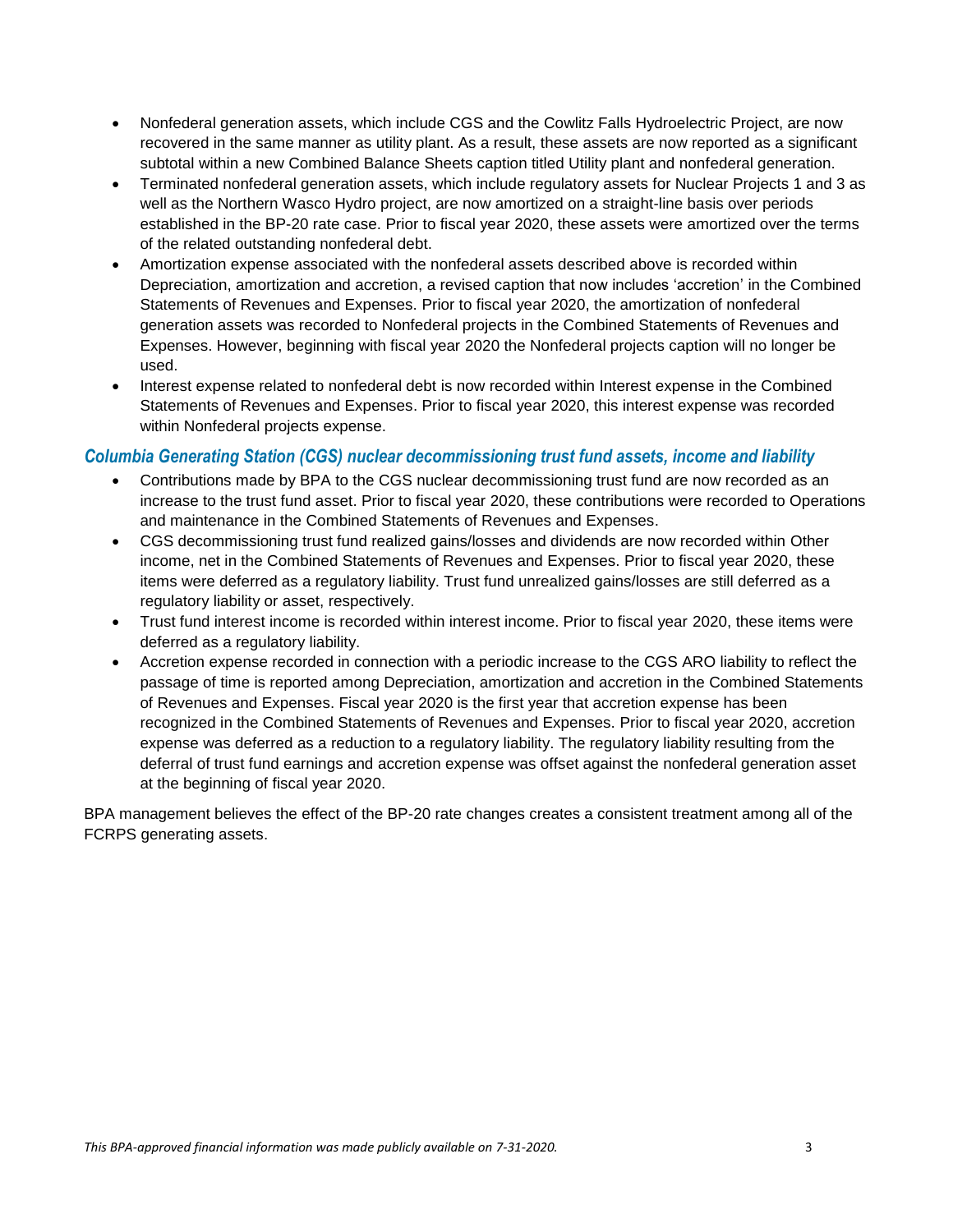### **Results of Operations**

### *Operating revenues*

A comparison of FCRPS operating revenues follows for the nine months ended June 30, 2020, and June 30, 2019:

| (Millions of dollars)    | Fiscal |         | Fiscal        |    | Revenue    |        |      |
|--------------------------|--------|---------|---------------|----|------------|--------|------|
|                          |        | Year    | Year          |    | Increase   | $\%$   |      |
|                          |        | 2020    | 2019          |    | (Decrease) | Change |      |
| Sales                    |        |         |               |    |            |        |      |
| Consolidated sales       |        |         |               |    |            |        |      |
| Power gross sales        | \$     | 1.937.9 | \$<br>1,965.7 | \$ | (27.8)     | (1)    | $\%$ |
| Transmission             |        | 700.5   | 675.3         |    | 25.2       | 4      |      |
| Bookouts (Power)         |        | (29.2)  | (22.8)        |    | (6.4)      | 28     |      |
| Consolidated sales       |        | 2,609.2 | 2,618.2       |    | (9.0)      | (0)    |      |
| Other revenues           |        |         |               |    |            |        |      |
| Power                    |        | 25.5    | 40.8          |    | (15.3)     | (38)   |      |
| Transmission             |        | 34.7    | 35.8          |    | (1.1)      | (3)    |      |
| Other revenues           |        | 60.2    | 76.6          |    | (16.4)     | (21)   |      |
| Sales                    |        | 2,669.4 | 2,694.8       |    | (25.4)     | (1)    |      |
| U.S. Treasury credits    |        | 83.3    | 86.3          |    | (3.0)      | (3)    |      |
| Total operating revenues | \$     | 2,752.7 | \$<br>2,781.1 | \$ | (28.4)     | (1)    |      |

Total operating revenues decreased \$28.4 million when compared to the same period of fiscal year 2019. Sales of Power and Transmission Services, including other revenues and the effect of bookouts, decreased \$25.4 million.

Power Services gross sales decreased \$27.8 million.

- Firm power sales decreased \$19.0 million through the third quarter of fiscal year 2020. Lower loads for the composite product, which comprises a majority of BPA's firm revenues, led to a \$40 million decrease. This effect was partially offset by the \$21.0 million recorded under the Financial Reserves Policy surcharge that was implemented for fiscal year 2020 rates, but was not available in prior rate periods.
- Surplus power sales, including revenues from derivative instruments settled with physical deliveries, decreased \$8.8 million. The decrease was mainly driven by lower short-term energy market prices that BPA was able to obtain for the sale of surplus power in fiscal year 2020 when compared to fiscal year 2019.

Bookouts are presented on a net basis in the Combined Statements of Revenues and Expenses. When sales and purchases are scheduled with the same counterparty on the same transmission path for the same hour, the power is typically booked out and not scheduled for physical delivery. The megawatt-hours that offset each other net to zero. The dollar values of these offsetting transactions reduce both sales and purchased power expense and are recorded as bookouts. Therefore, the accounting treatment for bookouts has no effect on net revenues, cash flows or margins.

Transmission Services sales increased \$25.2 million largely due to the 3.6% average transmission rate increase for fiscal year 2020. In addition, moderately higher spring 2020 run-off resulted in increased short-term point-topoint service revenues of \$3.2 million.

Other power revenues decreased \$15.3 million, of which \$13.0 million was due to a decrease in realized gains associated with financial futures trades. BPA uses financial futures contracts on energy as an operational hedge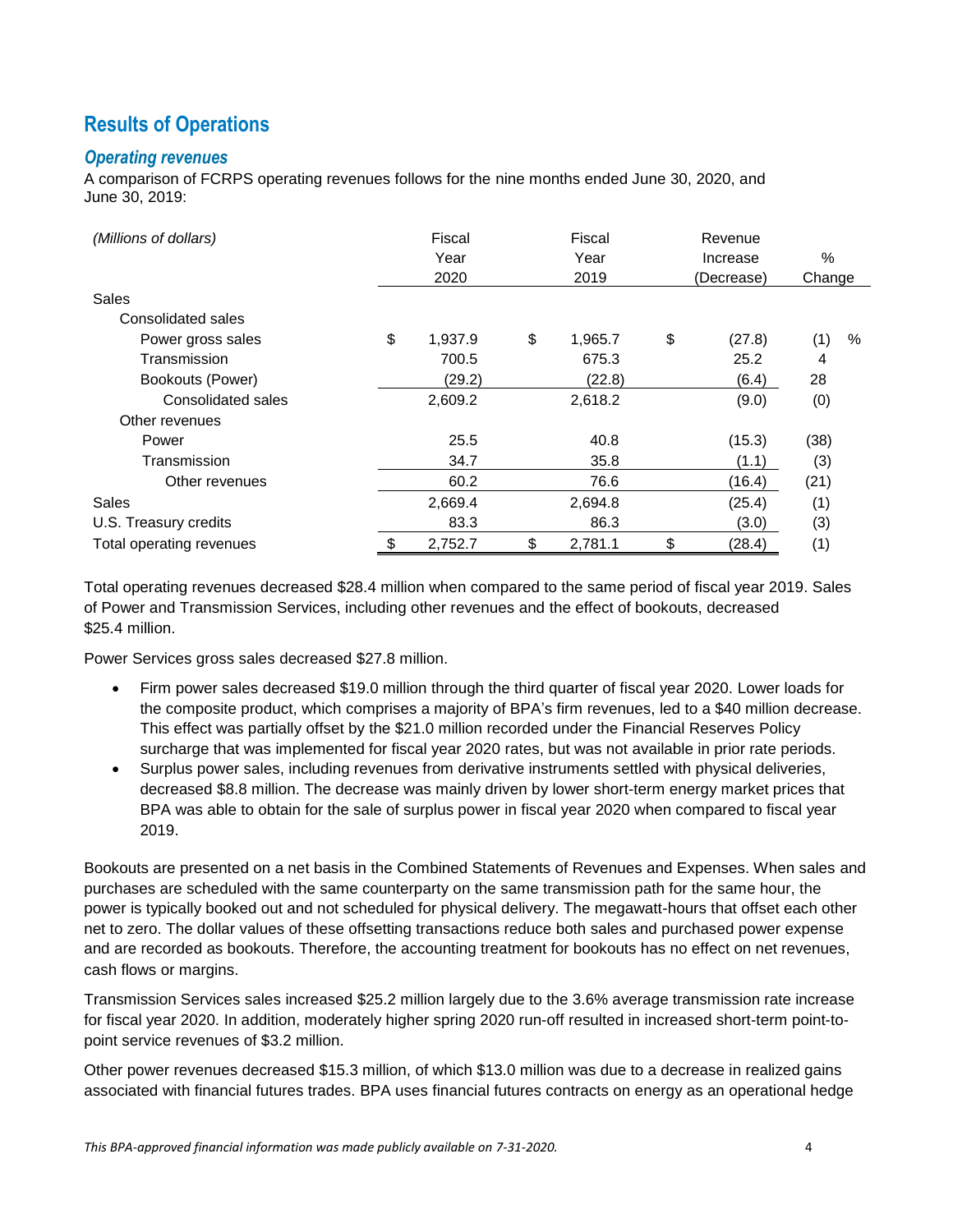to mitigate for price volatility in the physical energy market. Financial futures contracts are settled financially and not through the delivery of power.

U.S. Treasury credits decreased \$3.0 million for fish and wildlife mitigation due to decreased power purchase requirements because of increased streamflows through the third quarter of fiscal year 2020. Power purchases are needed to replace lost hydroelectric generation due to fish mitigation measures. Under the Pacific Northwest Electric Power Planning and Conservation Act (Northwest Power Act), BPA reduces its annual payment to the U.S. Treasury for the nonpower portion of expenditures, set at 22.3%, that BPA makes for fish and wildlife protection, mitigation and enhancement. Through the fiscal year, BPA records anticipated U.S. Treasury credits earned through the reporting period. At fiscal year-end, BPA calculates and records the annual amount of U.S. Treasury credits earned.

### *Operating expenses*

A comparison of FCRPS operating expenses follows for the nine months ended June 30, 2020, and June 30, 2019:

| (Millions of dollars)                    |   | Fiscal<br>Year<br>2020   | Fiscal<br>Year<br>2019 | Expense<br>Increase<br>(Decrease) | $\%$   |      |
|------------------------------------------|---|--------------------------|------------------------|-----------------------------------|--------|------|
|                                          |   |                          |                        |                                   | Change |      |
| Operations and maintenance               | S | 1.517.1                  | \$<br>1.583.8          | \$<br>(66.7)                      | (4)    | $\%$ |
| Purchased power                          |   | 92.3                     | 268.5                  | (176.2)                           | (66)   |      |
| Nonfederal projects                      |   | $\overline{\phantom{a}}$ | 158.2                  | (158.2)                           | (100)  |      |
| Depreciation, amortization and accretion |   | 612.6                    | 397.5                  | 215.1                             | 54     |      |
| Total operating expenses                 |   | 2.222.0                  | 2,408.0                | (186.0)                           | (8)    |      |

Total operating expenses decreased \$186.0 million when compared to the same period of fiscal year 2019.

Operations and maintenance expense decreased \$66.7 million, primarily because of the following factors:

- Energy Northwest's Columbia Generating Station nuclear power plant costs decreased \$82.5 million because fiscal year 2019 was a refueling year. Refueling occurs biennially, most recently in fiscal year 2019, and refueling and maintenance expenses are higher in refueling years.
- U.S. Army Corps of Engineers operations and maintenance costs decreased \$13.3 million largely due to execution delays in non-routine work caused by the COVID-19 pandemic.
- Conservation purchases increased \$12.0 million because spending typically increases at the start of a new rate period. As part of the Energy Efficiency program, BPA provides its utility customers with funding for approved energy efficiency programs and measures. Energy efficiency program costs can fluctuate within a two-year rate period mainly due to program effectiveness and adoption.
- Various other Power, Transmission and Enterprise Services program costs saw a net increase of approximately \$9 million when compared to the same period in the last fiscal year.
- Residential Exchange Program (REP) payments to investor-owned utilities (IOUs) and consumer-owned utilities (COUs) increased relative to last year by \$8.7 million. Payments to IOUs increased pursuant to the 2012 Residential Exchange Program (REP) Settlement Agreement. Payments to the COUs vary depending on their loads and average system cost filings.

Purchased power expense, including the effects of bookouts, decreased \$176.2 million primarily because of the following factors:

 Expenses related to BC Hydro water storage agreements decreased \$119.0 million when compared to the same period of fiscal year 2019. In the second quarter of fiscal year 2019, high power prices resulted in BC Hydro, an electric utility owned by the Province of British Columbia, releasing water from Arrow Dam in Canada under certain water storage agreements. Per terms of the agreements between BPA and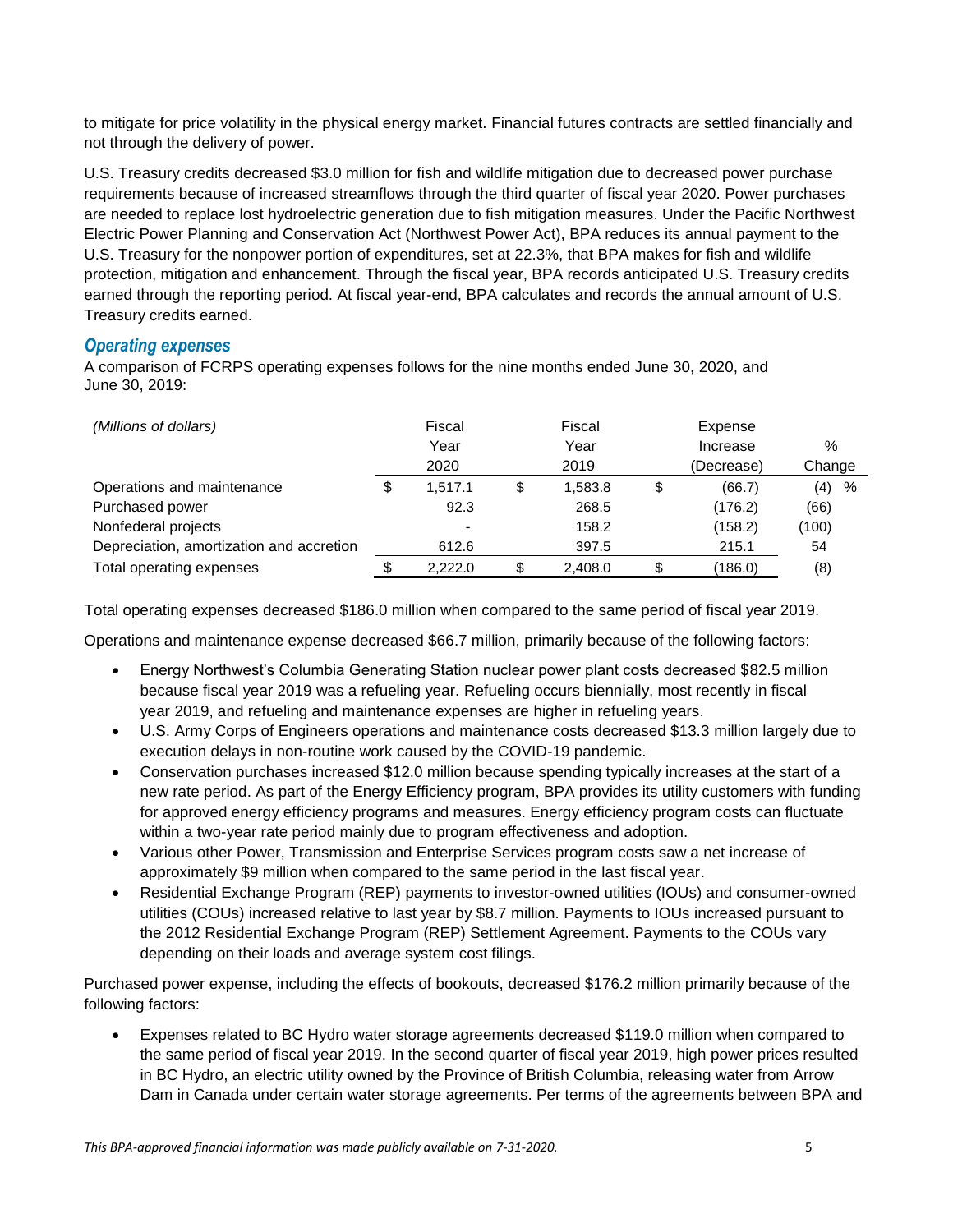BC Hydro, BPA recorded an expense and accrued a liability to BC Hydro for the value of the water released at the prevailing price at time of release. Such conditions have not repeated in fiscal year 2020, leading to much lower purchased power expense.

- Contracted power purchases decreased \$29.5 million, which includes the effects of bookouts. BPA's need for purchased power declined in fiscal year 2020, especially during times of high market prices, compared to the same period of fiscal year 2019. In early 2019 during times of high market prices and extremely cold weather, BPA experienced a period of dry weather and low water available for power generation, which led to an increased amount of power purchases.
- BPA has made no purchases in fiscal year 2020 to meet preference customers' load growth, which is considered a Tier 2 power obligation. Prior to the BP-20 rate case BPA was obligated to make power purchases to meet preference customers' long-term load growth due to power purchase contracts that were signed with customers in fiscal years 2012 and 2013. These contracts expired in fiscal year 2019 and are no longer an obligation or necessity, as BPA can meet load growth with power that it would have otherwise sold as surplus power. Through the third quarter of fiscal year 2019, BPA had made \$30.7 million of such Tier 2 power purchases.

Nonfederal projects expense is zero as a result of changes set forth in the BP-20 rate case and implemented at the start of fiscal year 2020. For further information, see Rates and the Effect of Regulations section.

Depreciation, amortization and accretion increased \$215.1 million, primarily because of the following factors:

- Amortization and accretion expenses related to nonfederal generation assets, primarily the Columbia Generating Station, increased \$161.4 million and \$24.8 million, respectively. For further information on these fiscal year 2020 changes, see Rates and the Effect of Regulations section.
- Amortization expense related to the Terminated I-5 Corridor Reinforcement Project regulatory asset was \$19.5 million. Fiscal year 2020 is the first of five years over which this regulatory asset will be amortized.
- Depreciation expense increased \$6.7 million due to an increase in utility plant assets in service.

#### *Interest expense and other income, net*

A comparison of FCRPS interest expense and other income, net follows for the nine months ended June 30, 2020, and June 30, 2019:

| (Millions of dollars)                        |   | Fiscal |   | Fiscal |    | Expense    |         |
|----------------------------------------------|---|--------|---|--------|----|------------|---------|
|                                              |   | Year   |   | Year   |    | Increase   | $\%$    |
|                                              |   | 2020   |   | 2019   |    | (Decrease) | Change  |
| Interest expense                             | S | 355.2  | S | 184.2  | \$ | 171.0      | %<br>93 |
| Allowance for funds used during construction |   | (22.3) |   | (24.2) |    | 1.9        | (8)     |
| Interest income                              |   | (2.8)  |   | (7.2)  |    | 4.4        | (61)    |
| Other income, net                            |   | (5.4)  |   |        |    | (5.4)      | (100)   |
| Total interest expense and other income, net |   | 324.7  |   | 152.8  | S  | 171.9      | 113     |

Total interest expense and other income, net increased \$171.9 million when compared to the same period of fiscal year 2019.

Interest expense increased \$171.0 million, primary due to an increase in nonfederal-related interest resulting from changes set forth in the BP-20 rate case and implemented at the start of fiscal year 2020. For further information, see Rates and the Effect of Regulations section.

Other income, net, relates primarily to dividends and net realized gains on investments held in the nonfederal nuclear decommissioning trusts. Income of \$10.5 million was partially offset by a \$5.1 million loss incurred in June 2020 when certain Port of Morrow lease-purchase liabilities were extinguished via a debt refinancing.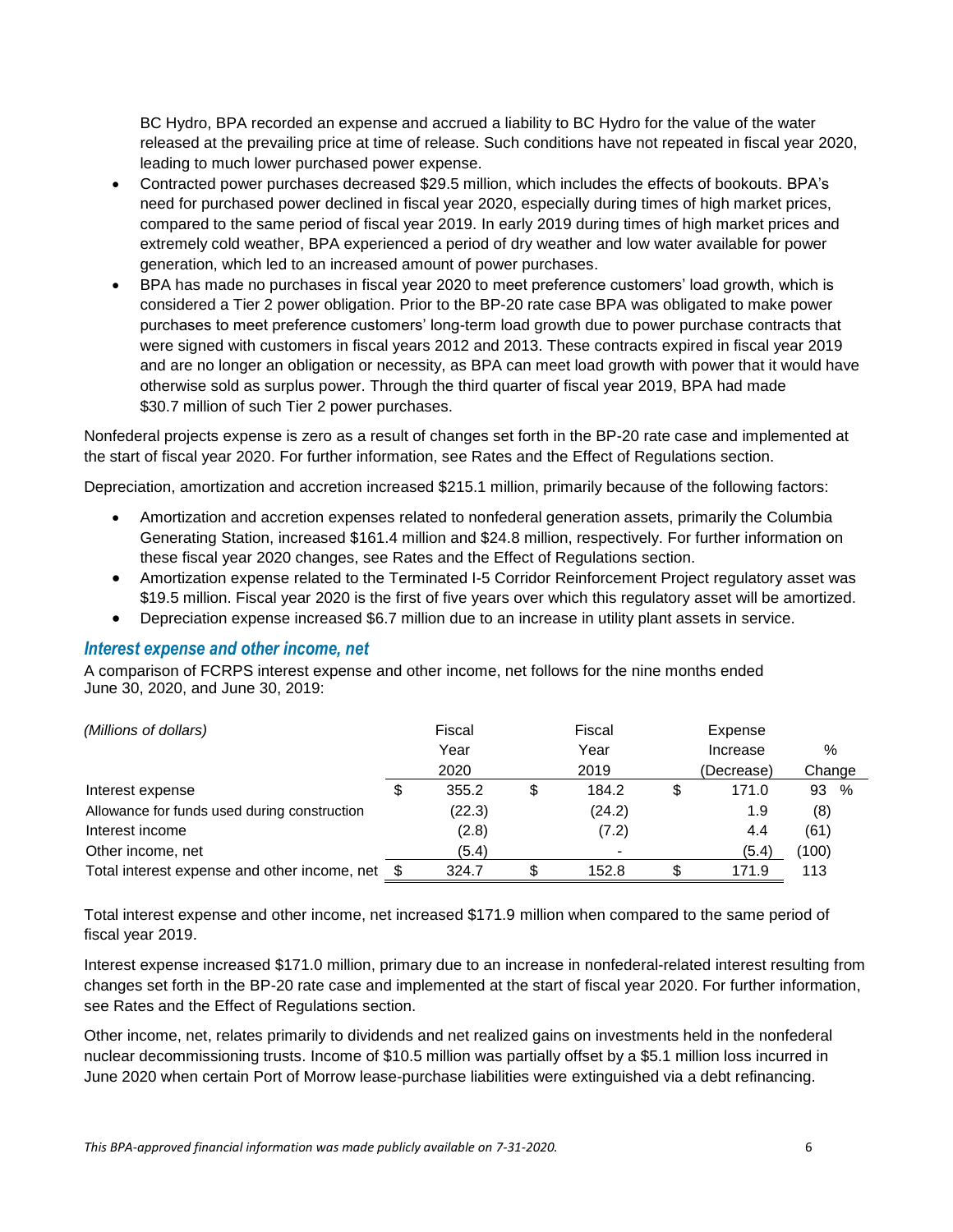### **Other Operational Matters**

### **U.S. Treasury liquidity facility**

In October 2019, BPA issued \$100.0 million of short-term debt on its liquidity facility with the U.S. Treasury. BPA borrowed this amount to meet operating expenses and manage within-year working capital. BPA repaid this amount in December 2019.

#### **U.S. Treasury bond refinancing**

Through the third quarter of fiscal year 2020, BPA refinanced an aggregate \$668.0 million of variable-rate debt for fixed-rate debt. BPA refinanced this debt at par value with no gain or loss, taking advantage of historically low fixed interest rates.

#### **Energy Northwest line of credit activity**

In January 2019, Energy Northwest obtained a \$227 million line of credit to finance operations and maintenance expenses and interest payments for outstanding bonds related to CGS. In May 2020, BPA funded Energy Northwest's repayment of the entire \$227 million owed. This amount is recorded as a repayment of nonfederal debt in the FCRPS Combined Statement of Cash Flows.

In May 2020, Energy Northwest obtained two separate \$150 million lines of credit from two banks. These amounts were intended to facilitate the refinancing of maturing bonds and fund interest payments and capital expenditures in case the COVID-19 pandemic prevented Energy Northwest from issuing bonds for the purposes described above. Through June 30, 2020, Energy Northwest had drawn \$10 million of the \$300 million available. BPA will fund the repayment of this debt.

#### **Noncash transactions**

Management adopted Topic 842, Leases, effective Oct. 1, 2019. As a result of adoption on October 1, management recorded the following noncash transactions during the first quarter of fiscal year 2020:

- Recognition of \$41.8 million of operating lease right-of-use assets and \$41.8 million lease liabilities within Deferred charges and other and Deferred credits and other, respectively, on the Combined Balance Sheets.
- Derecognition of \$49.2 million build-to-suit, construction work in progress asset and \$49.2 million of Nonfederal debt, on the Combined Balance Sheets.
- Recognition of \$88.7 million of finance lease assets and \$88.7 million lease liabilities within Completed plant and Nonfederal debt, respectively, on the Combined Balance Sheets.

#### **COVID-19 Pandemic and Effects on the Bonneville Power Administration**

Currently there are no significant operational impacts to mission essential functions because of the coronavirus and associated COVID-19 pandemic. However, at the request of certain customers that are experiencing financial hardship due to the COVID-19 pandemic, BPA suspended the Financial Reserves Policy surcharge for the final three months of fiscal year 2020 and all of fiscal year 2021. (See previous discussion in Rates for Fiscal Years 2020–2021.) In addition, BPA suspended work on non-essential construction projects during the fiscal third quarter, focusing instead on projects that ensure the continued reliability of the transmission grid. By the end of June, work had restarted on the suspended projects, which require enhanced COVID-19 safety protocols.

The COVID-19 pandemic did not materially affect FCRPS net revenues through the nine months ended June 30, 2020. In addition, during the third quarter of fiscal year 2020 the nonfederal nuclear decommissioning trust fund assets for the Columbia Generating Station recovered much of the unrealized losses experienced during the second quarter. Because of the COVID-19 pandemic, stock markets worldwide fell sharply during late February and March but recovered somewhat through June 30. As a result, equity index funds owned by the trust accounts experienced swings in valuations.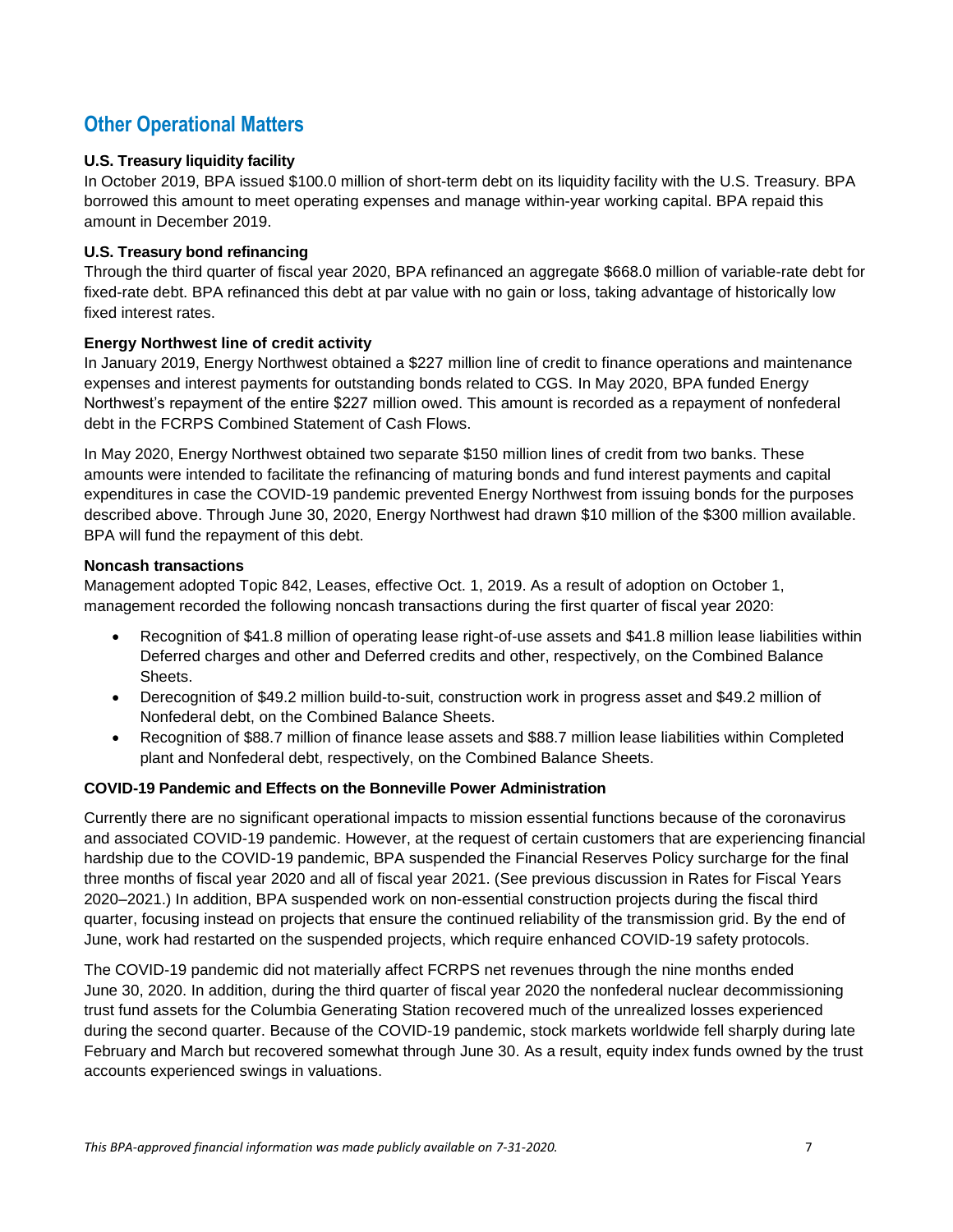On March 13, 2020, BPA implemented maximum telework operations for non-essential employees and contract personnel and closed its Portland, Vancouver and Spokane facilities to non-essential staff until further notice. BPA continues to fulfill its mission to deliver reliable power and transmission service throughout the region, and management continues to actively monitor and take actions in response to this evolving public health threat under its continuity of operations plans. During the Quarterly Business Review (QBR) meeting on August 5, and at the August 18 QBR Technical Workshop, BPA may discuss COVID-19, including management's views on known or possible operational and financial impacts of COVID-19, as well as mitigating actions that BPA has or may employ.

BPA cannot predict the potential impacts of COVID-19, if any, on BPA's future operations or financial results. If the COVID-19 pandemic continues and efforts to contain it are unsuccessful or disrupt BPA's ability to operate, FCRPS financial results could be adversely impacted.

### Additional Information

To see BPA's annual and quarterly reports, go to [www.bpa.gov/goto/AnnualReport](http://www.bpa.gov/goto/AnnualReport)

For general information about BPA, refer to BPA's home page at [www.bpa.gov](http://www.bpa.gov/)

For information on Power Services, go to [www.bpa.gov/power](http://www.bpa.gov/power)

For information on Transmission Services, go to [www.bpa.gov/transmission](http://www.bpa.gov/transmission)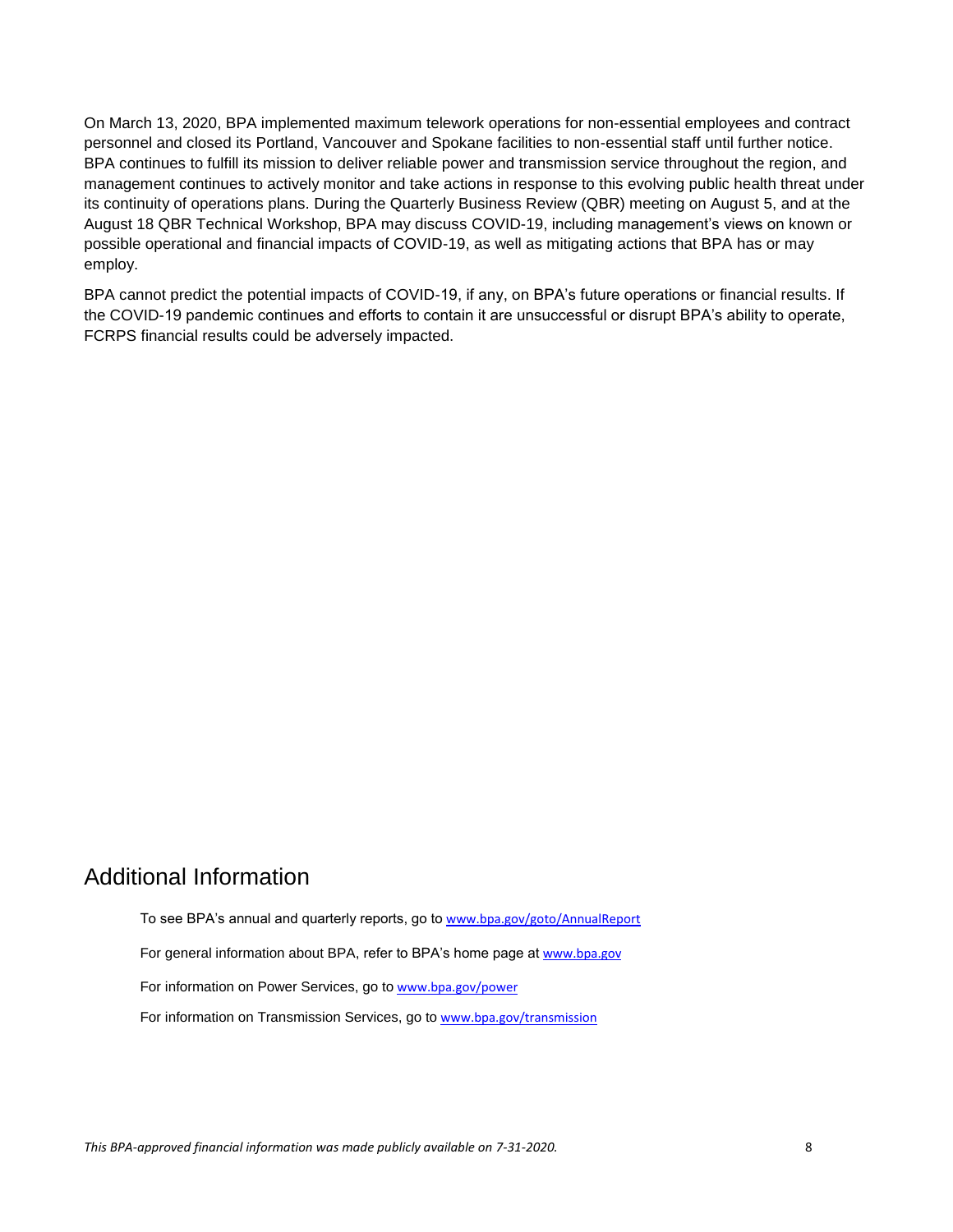## **Federal Columbia River Power System**

## **Combined Balance Sheets (Unaudited)**

(Millions of dollars)

|                                                                                         | As of           | As of          |  |  |
|-----------------------------------------------------------------------------------------|-----------------|----------------|--|--|
|                                                                                         | <b>June 30,</b> | September 30   |  |  |
|                                                                                         | 2020            | 2019           |  |  |
| <b>Assets</b>                                                                           |                 |                |  |  |
| Utility plant and nonfederal generation                                                 |                 |                |  |  |
| Completed plant                                                                         | 20,220.5<br>\$  | 19,894.9<br>\$ |  |  |
| Accumulated depreciation                                                                | (7, 424.9)      | (7, 179.5)     |  |  |
| Net completed plant                                                                     | 12,795.6        | 12,715.4       |  |  |
|                                                                                         |                 |                |  |  |
| Construction work in progress                                                           | 1,298.7         | 1,248.2        |  |  |
| Net utility plant                                                                       | 14,094.3        | 13,963.6       |  |  |
| Nonfederal generation                                                                   | 3,579.0         | 3,774.3        |  |  |
| Net utility plant and nonfederal generation                                             | 17,673.3        | 17,737.9       |  |  |
| <b>Current assets</b>                                                                   |                 |                |  |  |
| Cash and cash equivalents                                                               | 977.7           | 523.5          |  |  |
| Accounts receivable, net of allowance                                                   | 23.6            | 40.3           |  |  |
| Accrued unbilled revenues                                                               | 289.4           | 294.1          |  |  |
| Materials and supplies, at average cost                                                 | 110.4           | 106.5          |  |  |
| Prepaid expenses                                                                        | 71.4            | 31.0           |  |  |
| <b>Total current assets</b>                                                             | 1,472.5         | 995.4          |  |  |
|                                                                                         |                 |                |  |  |
| Other assets                                                                            |                 |                |  |  |
| Regulatory assets                                                                       | 5,065.2         | 5,292.1        |  |  |
| Nonfederal nuclear decommissioning trusts                                               | 386.1           | 391.6          |  |  |
| Deferred charges and other                                                              | 274.0           | 140.9          |  |  |
| <b>Total other assets</b>                                                               | 5,725.3         | 5,824.6        |  |  |
| <b>Total assets</b>                                                                     | 24,871.1<br>\$  | \$<br>24,557.9 |  |  |
|                                                                                         |                 |                |  |  |
| <b>Capitalization and Liabilities</b>                                                   |                 |                |  |  |
| <b>Capitalization and long-term liabilities</b>                                         |                 |                |  |  |
| Accumulated net revenues                                                                | \$<br>4,521.4   | \$<br>4,315.4  |  |  |
| Debt                                                                                    |                 |                |  |  |
| Federal appropriations                                                                  | 1,621.3         | 1,595.2        |  |  |
| Borrowings from U.S. Treasury                                                           | 5,234.6         | 4,850.6        |  |  |
| Nonfederal debt                                                                         | 6,754.7         | 6,701.7        |  |  |
| Total capitalization and long-term liabilities                                          | 18,132.0        | 17,462.9       |  |  |
| <b>Commitments and contingencies (See Note 13 to 2019 Audited Financial Statements)</b> |                 |                |  |  |
| <b>Current liabilities</b>                                                              |                 |                |  |  |
| Debt                                                                                    |                 |                |  |  |
| Borrowings from U.S. Treasury                                                           | 635.0           | 429.0          |  |  |
| Nonfederal debt                                                                         | 669.8           | 891.6          |  |  |
| Accounts payable and other                                                              | 419.7           | 551.6          |  |  |
| <b>Total current liabilities</b>                                                        | 1,724.5         | 1,872.2        |  |  |
| <b>Other liabilities</b>                                                                |                 |                |  |  |
| Regulatory liabilities                                                                  | 1,663.4         | 1,804.5        |  |  |
| IOU exchange benefits                                                                   | 1,947.6         | 2,092.8        |  |  |
| Asset retirement obligations                                                            | 882.5           | 821.2          |  |  |
| Deferred credits and other                                                              | 521.1           | 504.3          |  |  |
| <b>Total other liabilities</b>                                                          | 5,014.6         | 5,222.8        |  |  |
| <b>Total capitalization and liabilities</b>                                             | 24,871.1<br>\$  | 24,557.9<br>\$ |  |  |
|                                                                                         |                 |                |  |  |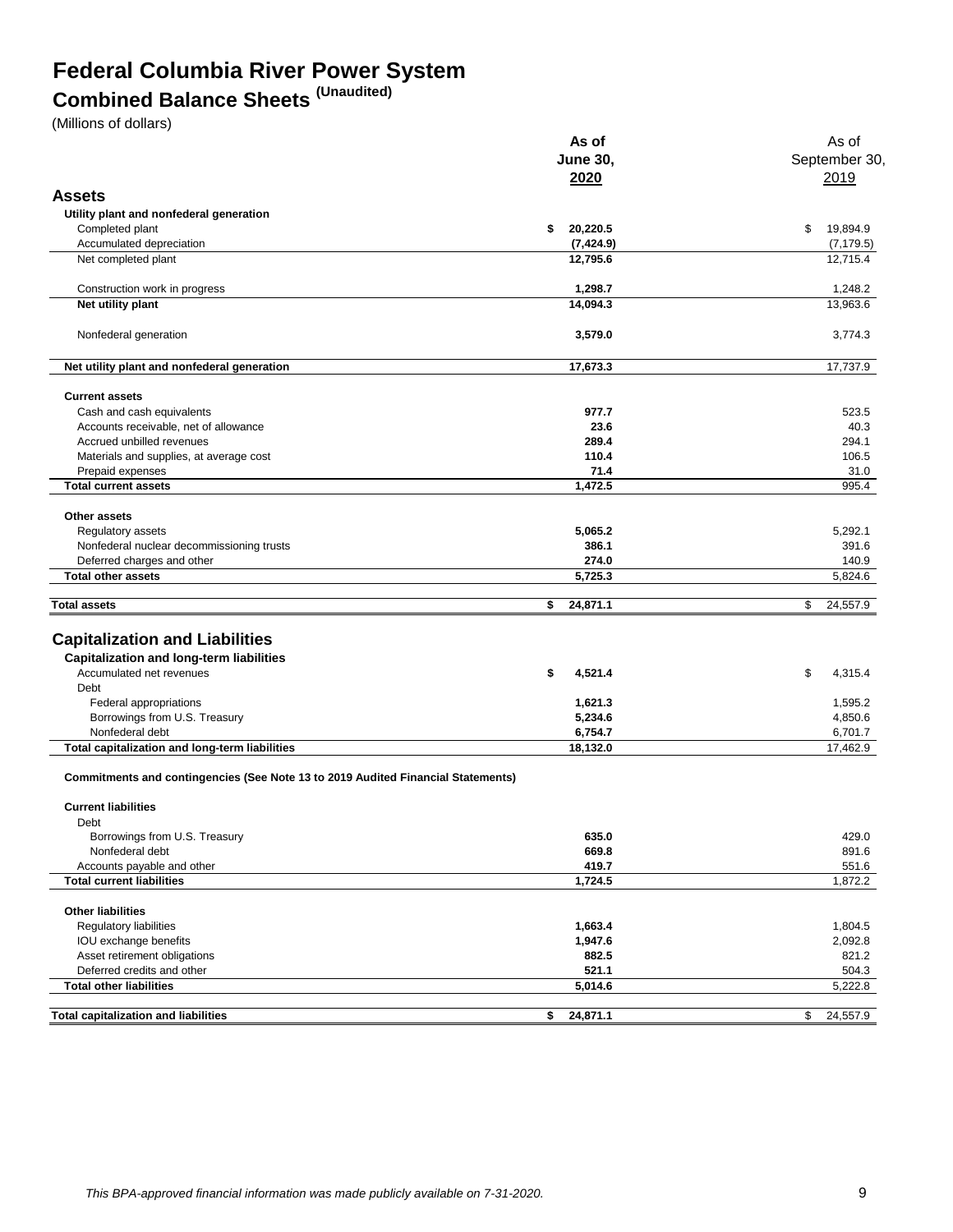# **Federal Columbia River Power System Combined Statements of Revenues and Expenses (Unaudited)**

(Millions of dollars)

|                                              | <b>Three Months Ended</b><br>June 30, |             | Fiscal Year-to-Date Ended<br>June 30. |             |  |
|----------------------------------------------|---------------------------------------|-------------|---------------------------------------|-------------|--|
|                                              | <u>2020</u>                           | 2019        | <u>2020</u>                           | 2019        |  |
| <b>Operating revenues</b>                    |                                       |             |                                       |             |  |
| Sales                                        | \$<br>863.4                           | \$<br>863.1 | \$2,669.4                             | \$2,694.8   |  |
| U.S. Treasury credits                        | 23.1                                  | 9.2         | 83.3                                  | 86.3        |  |
| <b>Total operating revenues</b>              | 886.5                                 | 872.3       | 2,752.7                               | 2,781.1     |  |
| <b>Operating expenses</b>                    |                                       |             |                                       |             |  |
| Operations and maintenance                   | 506.8                                 | 538.1       | 1,517.1                               | 1,583.8     |  |
| Purchased power                              | 22.3                                  | 19.0        | 92.3                                  | 268.5       |  |
| Nonfederal projects                          |                                       | 54.3        |                                       | 158.2       |  |
| Depreciation, amortization and accretion     | 205.3                                 | 133.1       | 612.6                                 | 397.5       |  |
| <b>Total operating expenses</b>              | 734.4                                 | 744.5       | 2,222.0                               | 2,408.0     |  |
| Net operating revenues                       | 152.1                                 | 127.8       | 530.7                                 | 373.1       |  |
| Interest expense and other income, net       |                                       |             |                                       |             |  |
| Interest expense                             | 116.4                                 | 61.0        | 355.2                                 | 184.2       |  |
| Allowance for funds used during construction | (7.5)                                 | (8.5)       | (22.3)                                | (24.2)      |  |
| Interest income                              | (0.5)                                 | (2.6)       | (2.8)                                 | (7.2)       |  |
| Other income, net                            | 0.4                                   |             | (5.4)                                 |             |  |
| Total interest expense and other income, net | 108.8                                 | 49.9        | 324.7                                 | 152.8       |  |
| <b>Net revenues</b>                          | \$<br>43.3                            | \$<br>77.9  | 206.0<br>\$                           | \$<br>220.3 |  |